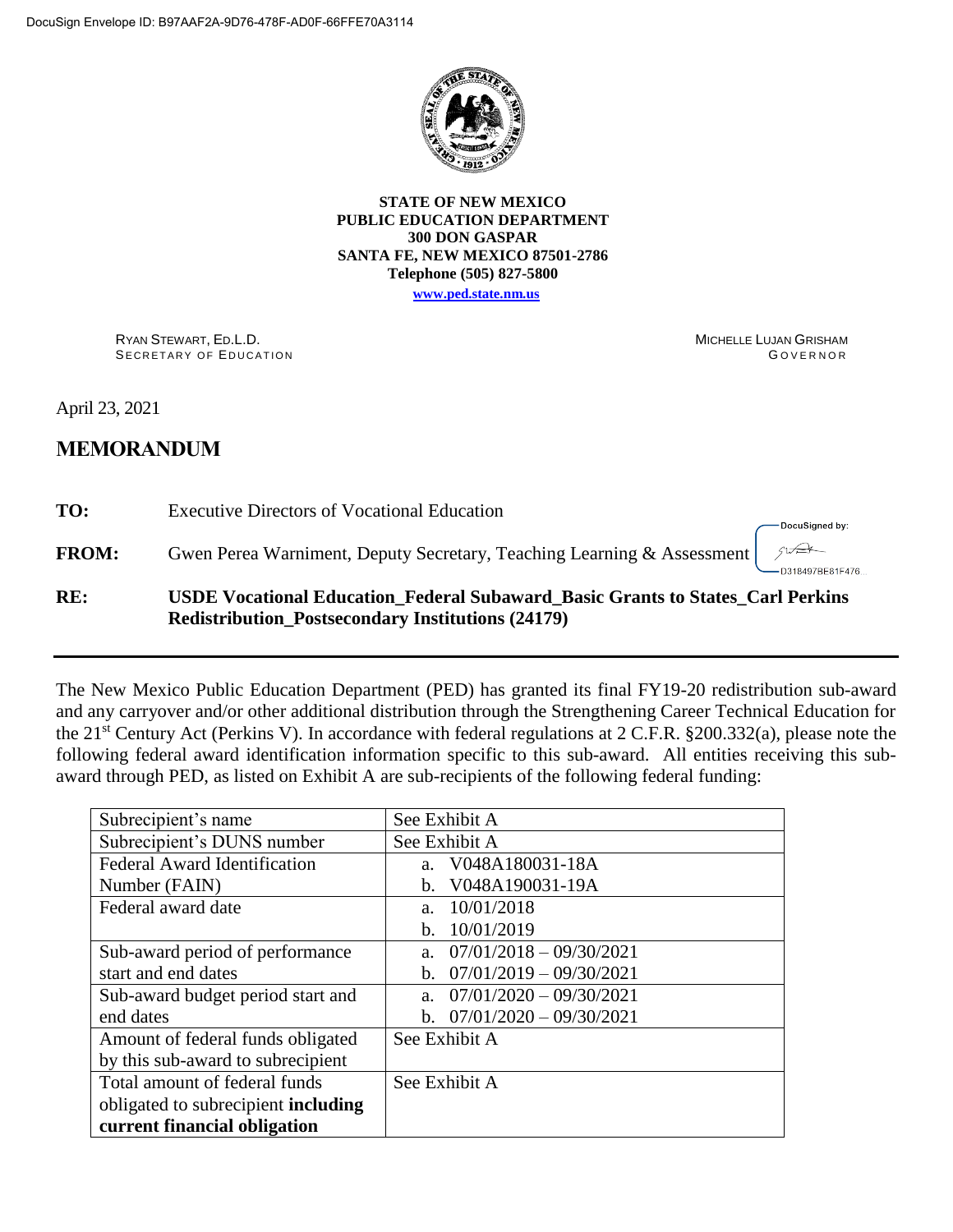DocuSign Envelope ID: B97AAF2A-9D76-478F-AD0F-66FFE70A3114

FY19-20 Basic Grant Final Redistribution Allocation April 23, 2021 Page **2** of **3**

| <b>Total amount of the federal</b>    | See Exhibit A                                   |
|---------------------------------------|-------------------------------------------------|
| award committed to subrecipient       |                                                 |
| Federal award project description,    | Vocational Education – Basic Grants to States   |
| as required to be responsive to the   |                                                 |
| <b>Federal Funding Accountability</b> |                                                 |
| and Transparency Act (FFATA)          |                                                 |
| Federal awarding agency               | United States Department of Education           |
| Contact information for awarding      | Edward R. Smith                                 |
| official                              | Chief, Office of Vocational and Adult Education |
|                                       | 400 Maryland Avenue, SW                         |
|                                       | Washington, DC 20202-7100                       |
| CFDA number and name                  | 84.048A Vocational Education-Basic Grants to    |
|                                       | <b>States</b>                                   |
| Research and development (R&D)        | $\overline{N}$                                  |
| award (Yes/No)                        |                                                 |
| Indirect cost rate for federal award  | Carl Perkins Act allows maximum of 5%           |

The following requirements apply to this sub-award:

- 2 C.F.R. Part 200: Uniform Administrative Requirements, Cost Principles, and Audit Requirements for Federal Awards<sup>1</sup>
- 2 C.F.R. Part 3474: Uniform Administrative Requirements, Cost Principles, and Audit Requirements for Federal Awards
- 2 C.F.R. Part 3485: Non-procurement Debarment and Suspension

### *Reporting Requirements*

 $\overline{a}$ 

Please submit a BAR through OBMS for the award amount using fund code **24179** and revenue object code **44500**. Please adhere to the following timelines required for obligation, liquidation and RfR submission:

- **Submit** your **BAR** and a copy of this letter through OBMS **by May 15, 2021**
- The FY19-20 redistribution and carryover amounts illustrated on Exhibit A must be **obligated by June 30, 2021** and **expended no later than September 30, 2021**
- Reestablish Budget for Unliquidated Obligations (Encumbered Balance as of 6/30/21 of FY19-20 Redistribution) in **FY21-22** through OBMS by **July 9, 2021** using **fund code 24179** and **revenue object code 44500**
- Pursuant to NMSA 6-5-3, the **appropriate fund** shall be **encumbered prior to** the issuance of **vouchers** or **purchase orders** or the engagement of **contracts**.

<sup>&</sup>lt;sup>1</sup> The regulations at 2 C.F.R. Part 200 are located online at: [http://www.ecfr.gov/cgi-bin/text](http://www.ecfr.gov/cgi-bin/text-idx?tpl=/ecfrbrowse/Title02/2cfr200_main_02.tpl)[idx?tpl=/ecfrbrowse/Title02/2cfr200\\_main\\_02.tpl.](http://www.ecfr.gov/cgi-bin/text-idx?tpl=/ecfrbrowse/Title02/2cfr200_main_02.tpl)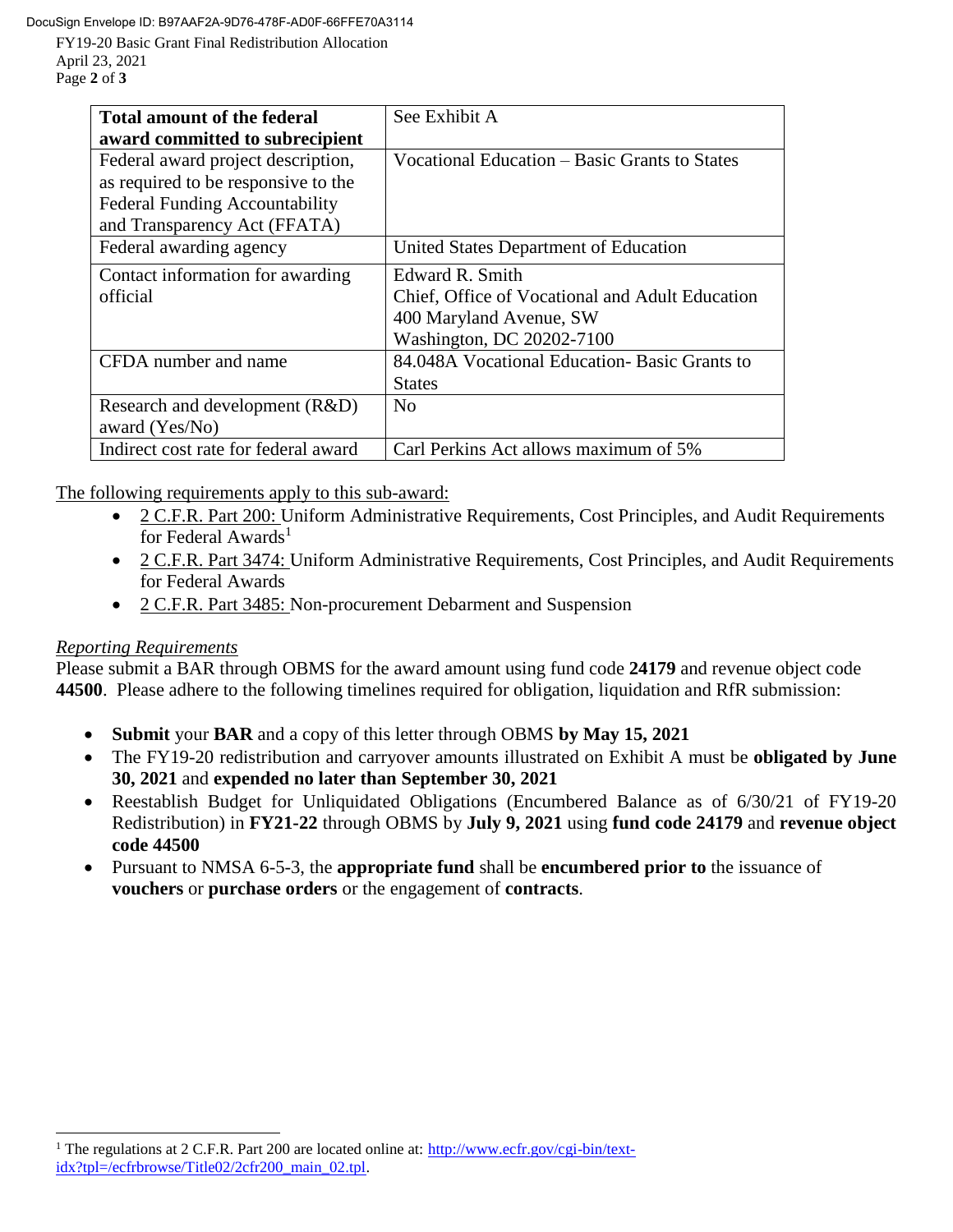#### DocuSign Envelope ID: B97AAF2A-9D76-478F-AD0F-66FFE70A3114

FY19-20 Basic Grant Final Redistribution Allocation April 23, 2021 Page **3** of **3**

### *Indirect Cost Rate*

As required by 2 C.F.R. §200.332(a) (1) (xiv), PED recognizes the indirect cost rate between PED and postsecondary institutions at a maximum of 5%.

### *Access to Records and Financial Statements*

In addition, pursuant to 2 C.F.R. §200.332(a)(5), all subrecipients as identified on Exhibit A, attached to this subaward, must permit PED and auditors access to records and financial statements as necessary.

### *Closeout Procedures*

- The final day to submit request for reimbursements for FY20-21 is **July 7, 2021**
- Deadline to submit Adjustment Request for Reimbursement (ARfR) for FY20-21 is **August 13, 2021 provided** a final **Request for Reimbursement** was **submitted previously through period ending 6/30/21**
- Submit 1<sup>st</sup> QTR FINAL RfR Deadline (Unliquidated Obligations Expended as of 9/30/21) for FY21-22 is **November 1, 2021**
- **Grant expires September 30, 2021**

Enc. (1): Exhibit A